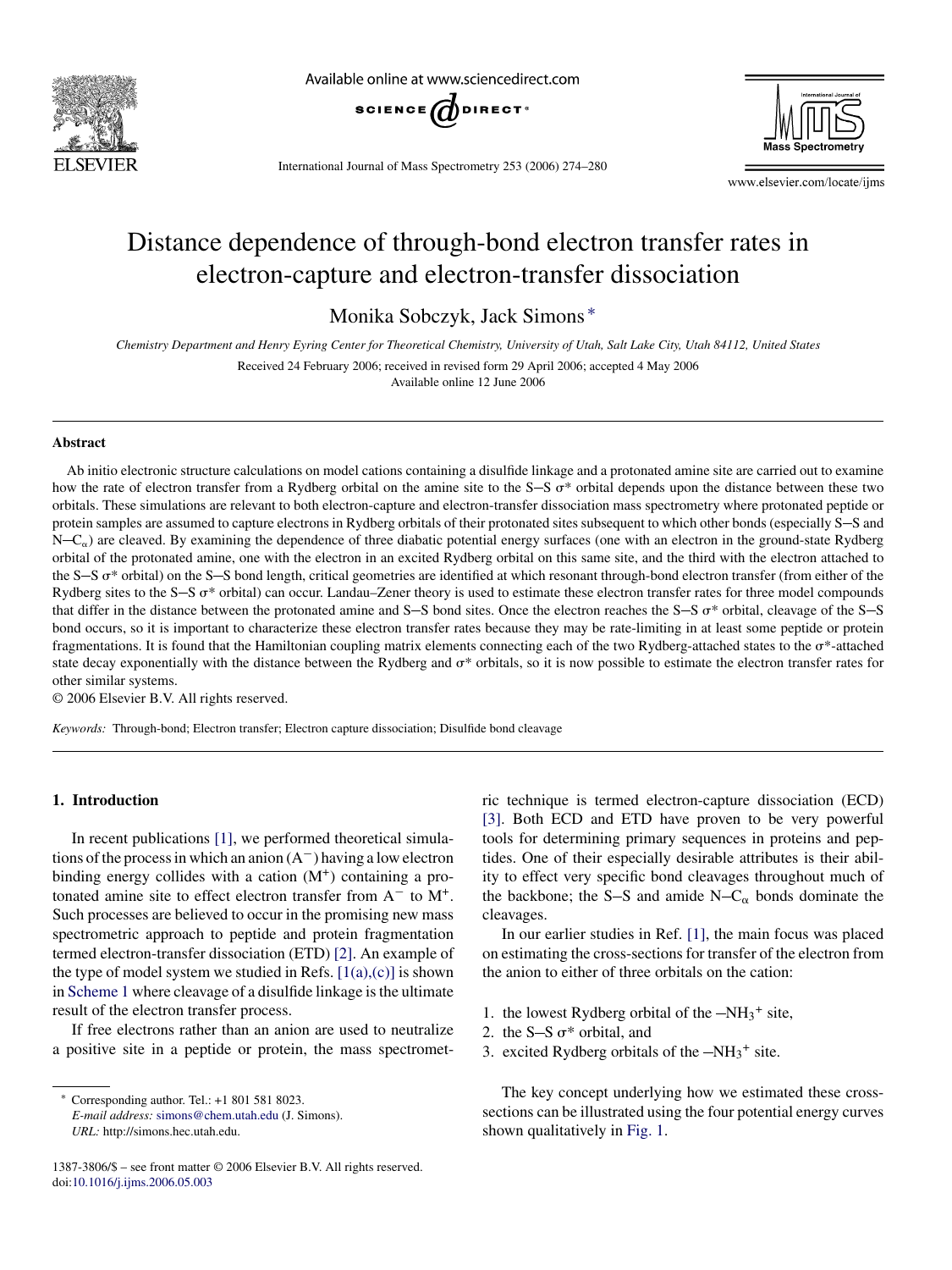<span id="page-1-0"></span>

The potential curve that descends rapidly as the anionto-nitrogen distance decreases represents the variation of the  $H_3C-S-CH_2CH_2-NH_3^+ \cdots$ <sup>-</sup>CH<sub>3</sub> ion-pair state's energy. The three curves shown at lower energy having very weak dependence on the anion-to-nitrogen distance represent the variation of the H<sub>3</sub>C-S<sup>-</sup>-S-CH<sub>2</sub>CH<sub>2</sub>-NH<sub>3</sub>···CH<sub>3</sub> state (with the electron transferred to the S-S  $\sigma^*$  orbital), the  $H_3C-S-CH_2CH_2-NH_3\cdots CH_3$  state (with the electron in an excited Rydberg orbital on the  $-NH_3$  site), and the  $H_3C-S-S-CH_2CH_2-NH_3\cdots CH_3$  state (with the electron in the ground-state Rydberg orbital on the  $-NH_3$ ), respectively. At the critical distances where the ion-pair potential curve crosses each of the other three curves, resonant electron transfer is assumed to occur. The cross-sections of these resonant electron transfer reactions were evaluated using Landau–Zener theory in Ref. [\[1\].](#page-6-0) One of the primary conclusions of this earlier work was that the cross-section for direct (i.e., in the collision) electron



Fig. 1. Qualitative depiction of the variation of the four cation-anion state energies as functions of the anion-to-nitrogen distance *R*.

transfer to the S-S  $\sigma^*$  orbital (or to the C=O  $\pi^*$  orbital of an amide site in a peptide bond) is one to two orders of magnitude smaller than for transfer to either the ground- or excited-Rydberg orbitals. We thus concluded that in ETD experiments, electron transfer is most likely to occur to the protonated sites, although transfer to disulfide or amide sites can occur with lower probability.

In our most recent study [\[1a\],](#page-6-0) we also considered what happens after collisional electron transfer to a protonated site. In particular, we asked whether the attached electron could migrate from the  $-NH_3$  site into the S-S  $\sigma^*$  orbital and thus fragment the S-S bond in this way. We addressed this issue by examining the variation of three electron-attached states' energies as the S-S bond length varies:

- 1. the  $H_3C-S-CH_2CH_2-NH_3\cdots CH_3$  state (with the electron transferred to the S-S  $\sigma^*$  orbital),
- 2. the  $H_3C-S-S-CH_2CH_2-NH_3\cdots CH_3$  state (with the electron in an excited Rydberg orbital on the  $-NH_3$  site), and
- 3. the  $H_3C-S-CH_2CH_2-NH_3\cdots CH_3$  state (with the electron in the ground-state Rydberg orbital on the  $-NH_3$ ).

For the model compound  $H_3C-S-S-CH_2CH_2-NH_3^+$  used in Ref. [\[1a\],](#page-6-0) these states' potential curves are shown in Fig. 2 (calculated at the second-order Møller–Plesset (MP2) level).

At the top of Fig. 2 we also show the S-S  $\sigma^*$  orbital (left), the first excited Rydberg orbital (middle) and the ground Rydberg orbital (right) for an  $S-S$  distance of 2.6 Å. The contour lines have been chosen so that 60% of the total electron density within each orbital is contained within the volume outlined by



Fig. 2. MP2-level energies of the parent cation (open circles) and of the species in which an electron is attached to the ground-Rydberg orbital (open squares), the excited-Rydberg orbital (filled squares), or the S-S  $\sigma^*$  orbital (filled diamonds) as functions of the S-S bond length. The MP2-level  $H_{1,2}$  coupling matrix elements are also shown near the respective surface crossing points, and the S-S  $\sigma^*$ , excited, and ground Rydberg orbitals (at  $R = 2.6 \text{ Å}$ ) are shown on the top from left to right.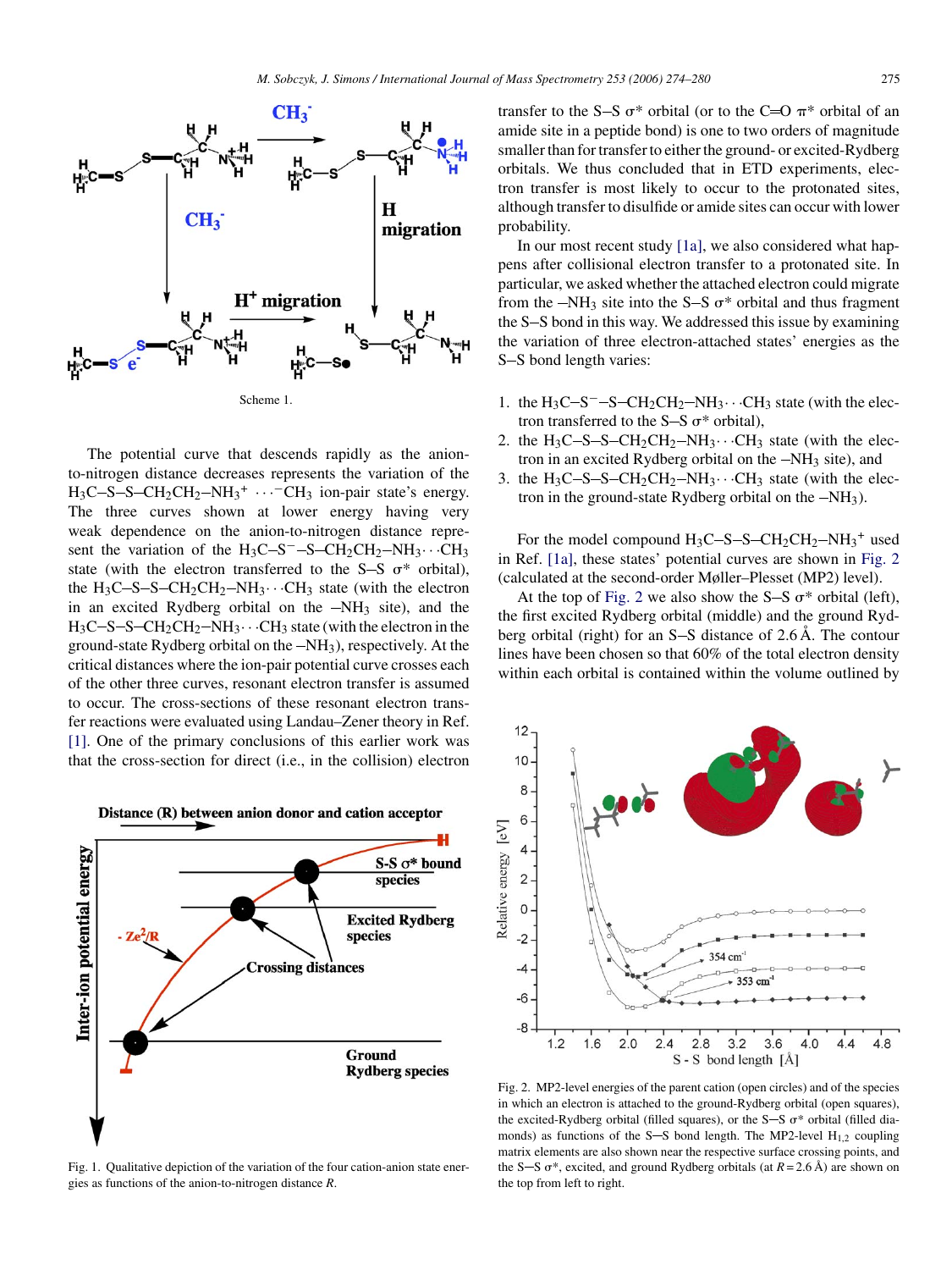the outermost contour. It is important to notice that the two Rydberg orbitals have quite large spatial extent that causes them to significantly overlap the region of the  $S-S$  bond. As a result, the ground-state Rydberg orbital contains a (small) component of S $-S \sigma^*$  character, and the excited Rydberg orbital contains significantly more  $S-S \sigma^*$  character. These differences are reflected in the differences in the through-bond electron transfer couplings that we compute and discuss later in this paper.

In the regions near 2.1 and 2.4  $\AA$  where the dissociative S-S  $\sigma^*$ -attached curve intersects the excited- and ground-Rydberg curves, respectively, we also evaluated the Hamiltonian coupling matrix elements  $H_{1,2}$  between the pairs of intersecting curves. This was done by computing the adiabatic Born–Oppenheimer energies at several *R*-values (at a much finer spacing than shown in [Fig. 2\)](#page-1-0) and determining the *R*-value at which the pairs of adiabatic curves had the smallest energy difference.  $H_{1,2}$  was then taken to be one-half of this minimum spacing, and these values are shown in [Fig. 2.](#page-1-0) Of course, we also verified that the adiabatic curves, in the region of minimum spacing, were indeed strongly mixed combinations of  $S-S$   $\sigma^*$  and Rydberg (excited or ground) orbital character.

Once we had the  $H_{1,2}$  matrix elements we were able to evaluate the rates at which a nascent Rydberg-attached (excited or ground) electron could migrate, by surface hopping, to the  $S-S$  $\sigma^*$  orbital and thus effect S-S bond cleavage. The details of how we again used Landau–Zener theory to carry out these rate estimates are given in Ref. [\[1a\]. T](#page-6-0)he final result was a prediction that (at room temperature), the rate of transitions from the excited Rydberg state to the  $\sigma^*$  state will be ca.  $10^{12}$  s<sup>-1</sup> (i.e., requiring only a few vibrations of the S-S bond) while the rate of transitions from the ground Rydberg state will be many orders of magnitude smaller. The factor that greatly reduces the rate for the ground Rydberg state is that to access the crossing with the S-S  $\sigma^*$  curve near 2.4 Å requires substantial vibrational excitation of the S-S bond whereas the crossing for the excited Rydberg state near  $2.1 \text{ Å}$  occurs much closer to the S-S bond's zero-point vibrational energy.

In the present paper, we extend the study of Ref. [\[1a\]](#page-6-0) by examining the dependence of the  $H<sub>1,2</sub>$  coupling matrix elements on distance within a series of three model compounds  $H_3C-S-S-(CH_2)<sub>n</sub>-NH<sub>3</sub><sup>+</sup>$  with  $n = 1,2$ , and 3. By examining the potential curves of the family of electron-attached states (anal-ogous to those shown in [Fig. 2\)](#page-1-0) as functions of the  $S-S$  bond length, we could then evaluate the rates at which intra-molecular electron transfer from a Rydberg (ground or excited) orbital to the S-S  $\sigma^*$  orbital can take place. In this way, we are able to estimate the rates of S-S bond cleavage for the two Rydberg states and for all three  $(n=1, 2, 3)$  model compounds. By constraining the geometry of the model systems, we can keep fixed the distance from the mid-point of the S-S bond to the centroid of the Rydberg orbital and thus gain insight into the distancedependence of the  $H_{1,2}$  matrix elements and thus of the electron transfer rates.

In Section 2, we describe the methods we use to carry out the simulations, and in Section [3,](#page-3-0) we present and discuss our findings. Section [4](#page-5-0) contains a summary of the results presented here.

#### **2. Methods**

The internal structure (bond lengths and angles) of the parent  $H_3C-S-CCH_2)_n-NH_3^+$  cation was first optimized at the Hartree-Fock (HF) self-consistent field (SCF) level and subsequently held fixed throughout our calculations characterizing the collisions with the  $-CH_3$  anion. We froze the internal geometry of these cations because we are attempting to model the environment within a peptide or protein in which an  $S-S \sigma^*$  orbital is Coulomb stabilized by a positively charged site whose location remains quite fixed. In addition, we wanted to extract information about the distance-dependence of the electron transfer rates, so it was important to have the distance from the S-S bond to the  $-NH_3$ <sup>+</sup> site held fixed.

We should note that in most peptides and proteins, protonated amine groups are likely to be involved in hydrogen bonds (e.g., to nearby amide carbonyl groups), unlike the  $-NH_3$ <sup>+</sup> group in our model compound. This, no doubt, will somewhat alter the energies and shapes of the protonated amine site's Rydberg orbitals. Therefore, it is important to not view the quantitative data (e.g., through-bond coupling strengths and electron transfer rates) obtained here as representative of any specific peptide. Rather, our study is designed to suggest that in real protonated peptides and proteins, all of which possess a rich family of Rydberg states, it is likely that at least one such Rydberg state will have its potential surface crossed by the  $S-S \sigma^*$  surface near the former's minimum and thus be able to effect electron transfer to the S-S  $\sigma^*$  orbital. In addition, our study shows, as we illustrate later, that the magnitudes of the through-bond couplings between ground or excited Rydberg states are large enough to suggest that transfer to S-S bonds as far as  $10-12 \text{ Å}$  from the protonated site can occur.

To properly describe the ground and excited Rydberg states of the  $R-NH_3$  species we added to the aug-cc-pVDZ basis sets [\[4\]](#page-6-0) an additional set (1s1p) of extra diffuse functions [\[5\]](#page-6-0) centered on the nitrogen atom. This kind of basis was shown earlier [\[5\]](#page-6-0) to be capable of reproducing the energies of such low Rydberg states of nitrogen-centered radicals. Because we have only four such extra diffuse functions in our basis, the number of Rydberg levels that we can describe is limited. As noted earlier, any real protonated peptide has an infinite progression of Rydberg states. So, the present study in which we explore only a few such states can only offer suggestive evidence about the strengths of through-bond couplings and electron transfer rates that are likely to occur in actual peptide or protein samples.

To generate the four energy surfaces  $(H_3C-S-S-(CH_2)<sub>n</sub>$  $NH_3^+$ ,  $H_3C-S-S-(CH_2)_n-NH_3$  ground Rydberg,  $H_3C-S-S$  $(CH_2)_n$ -NH<sub>3</sub> excited Rydberg, and H<sub>3</sub>C-S-S- $(CH_2)_n$ -NH<sub>3</sub>  $S-S \sigma^*$ ) needed to evaluate the cross-sections for electron transfer, we performed calculations at the unrestricted second-order Møller-Plesset (UMP2) level and examined the energies of the ground-Rydberg, excited-Rydberg, and S-S  $\sigma^*$ -attached states as functions of the S-S bond length (with the other internal coordinates of  $H_3C-S-CCH_2$ <sub>*n*</sub> $-NH_3$  held fixed for the reasons noted earlier). The use of an unrestricted method was necessary both to achieve a qualitatively correct description of the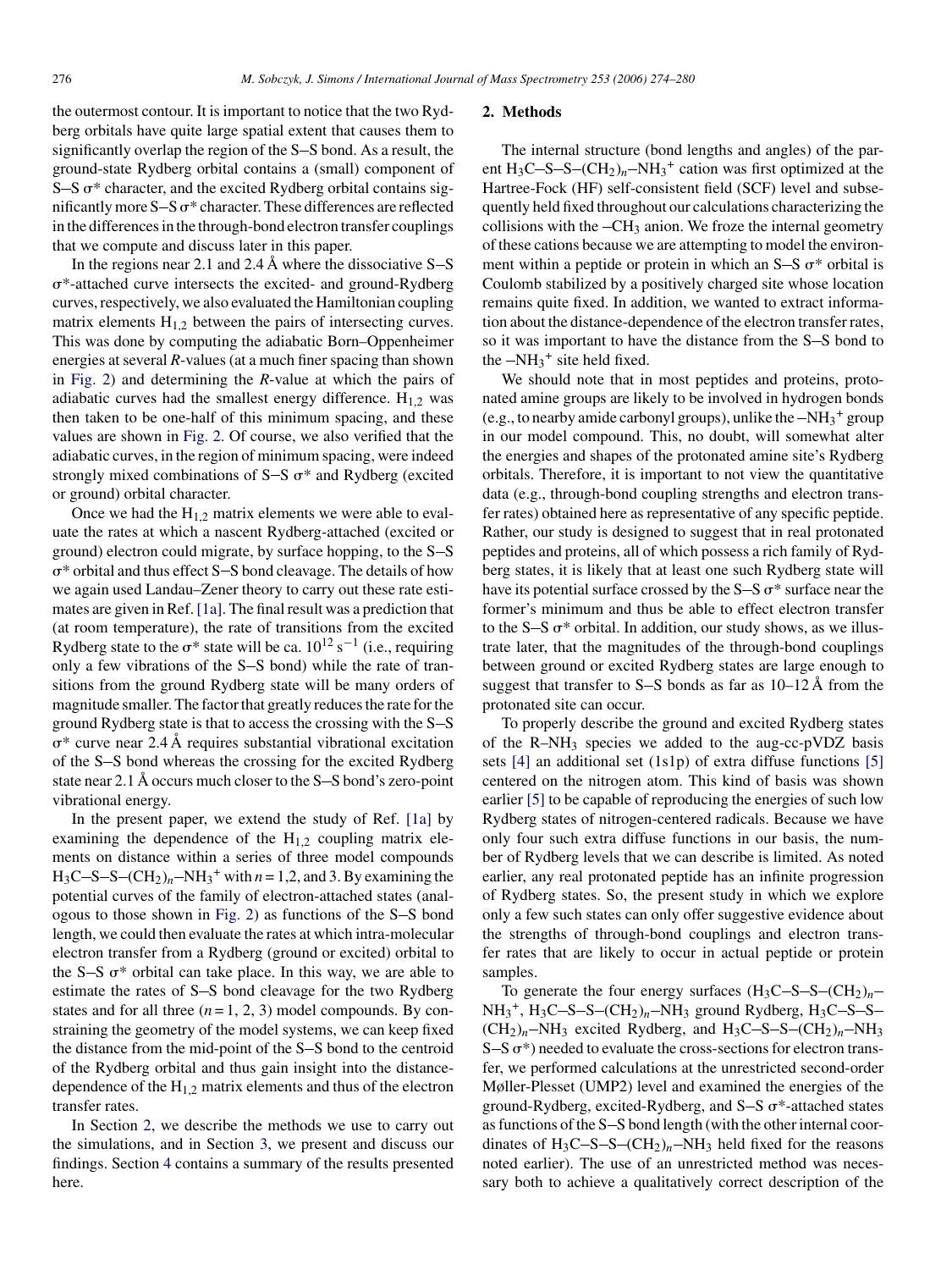<span id="page-3-0"></span>homolytic cleavage of the S-S bond and because the various electron-attached  $H_3C-S-S-(CH_2)<sub>n</sub>-NH<sub>3</sub>$  species are openshell systems.

Because the methods we used are based on an unrestricted Hartree-Fock starting point, it is important to make sure that little, if any, artificial spin contamination enters into the final wave functions. We computed the expectation value  $\langle S^2 \rangle$  for species studied in this work and found values not exceeding (after annihilation) the expected value of 0.75 by more than 0.05 in all open-shell doublet neutral cases.

The calculations we performed are especially problematic because we need to compute the energies of not just the lowestenergy electron-attached state at each S-S bond length, but the energies of three such states. In such cases, great care must be taken to avoid variational collapse. For the ground-Rydberg state, this was not an issue, but it was for the excited-Rydberg state. For this case, we found it adequate to use the "alter" option in the Gaussian program to begin the iterative SCF process with the desired orbital occupancy. Convergence to the desired (excited Rydberg) state was then verified by visually inspecting the singly occupied orbital after convergence.

For the state in which the electron is attached to the S-S  $\sigma^*$ orbital, the "alter" option did not work (i.e., variational collapse took place during the SCF iterations), so we had to use another approach. In the method we used to overcome the problem for this state, we introduced a device that we have exploited in many past applications[\[6\]. S](#page-6-0)pecifically, we artificially increased the nuclear charges by a small amount δ*q* of the atoms (the sulfur atoms for the S-S  $\sigma^*$  state or the nitrogen atom for the ground and excited Rydberg states) involved in accepting the transferred electron and carried out the UMP2 calculations with these artificial nuclear charges. By plotting the energies of the states of  $H_3C-S-CCH_2$ <sub>*n*</sub> $-NH_3$  for several values of the charge increment  $\delta q$  and extrapolating to  $\delta q = 0$ , we were able to evaluate the true energy of the  $H_3C-S-S-(CH_2)<sub>n</sub>-NH<sub>3</sub>$ states. To our knowledge, this method was pioneered by the Peyerimhoff group [\[7\]](#page-6-0) and has proven useful in a variety of situations. Finally, the Gaussian 03 suite of programs [\[8\]](#page-6-0) was used to perform all of the calculations, and Molden visualization program [\[9\]](#page-6-0) was employed to examine the molecular orbitals.

### **3. Results and discussion**

In [Figs. 2 and 3](#page-1-0) we display the variations of the energies of the parent  $H_3C-S-CCH_2)_n-NH_3$ <sup>+</sup>cations and of the three electron-attached states (i.e., ground and excited Rydberg and S-S  $\sigma^*$ ) as functions of the S-S bond length. In these figures we also show the two Rydberg and the S-S  $\sigma^*$  orbitals (at an S-S distance of 2.6 A) as well as the values of the  $H_{1,2}$ coupling matrix elements we extracted from the adiabatic Born-Oppenheimer curves. Notice that the Rydberg orbitals for the longer  $(n=3)$  structure shown in the top of Fig. 3 do not possess as much  $S-S \sigma^*$  character as the corresponding Rydberg orbitals for *n* = 2 shown in [Fig. 2. O](#page-1-0)n the other hand, the Rydberg orbitals of the shortest species  $(n=1)$  are even more strongly coupled to the S-S  $\sigma^*$  orbital as seen in the bottom of Fig. 3.



Fig. 3. MP2-level energies of the parent  $H_3C-S-S-(CH_2)_n-NH_3$  cations (open circles) and of the species in which an electron is attached to the ground-Rydberg orbital (open squares), the excited-Rydberg orbital (filled squares), or the S-S  $\sigma^*$  orbital (filled diamonds) as functions of the S-S bond length. The top figure is for  $n=3$  and the bottom is for  $n=1$ ; [Fig. 2](#page-1-0) gives the corresponding data for  $n = 2$ . The MP2-level H<sub>1</sub>, coupling matrix elements are also shown as are the S-S  $\sigma^*$ , excited and ground-state Rydberg orbitals from left to right.

The first observation we make about the curves shown in [Figs. 2 and 3](#page-1-0) is that the relative energy-spacings and shapes of the parent cation and the two Rydberg-attached curves are essentially independent of how many  $-CH_2$ -groups are present. In contrast, the relative energies (but not the shapes) of the S-S  $\sigma^*$ -attached curves depend on how many methylene units are present. These data are, of course, not surprising because the energy of the S-S  $\sigma^*$  orbital depends on the distance to the  $-NH_3$ <sup>+</sup> positive site that provides the Coulomb stabilization to render exothermic the electron attachment to this  $\sigma^*$  orbital as we showed in earlier works [\[1\].](#page-6-0)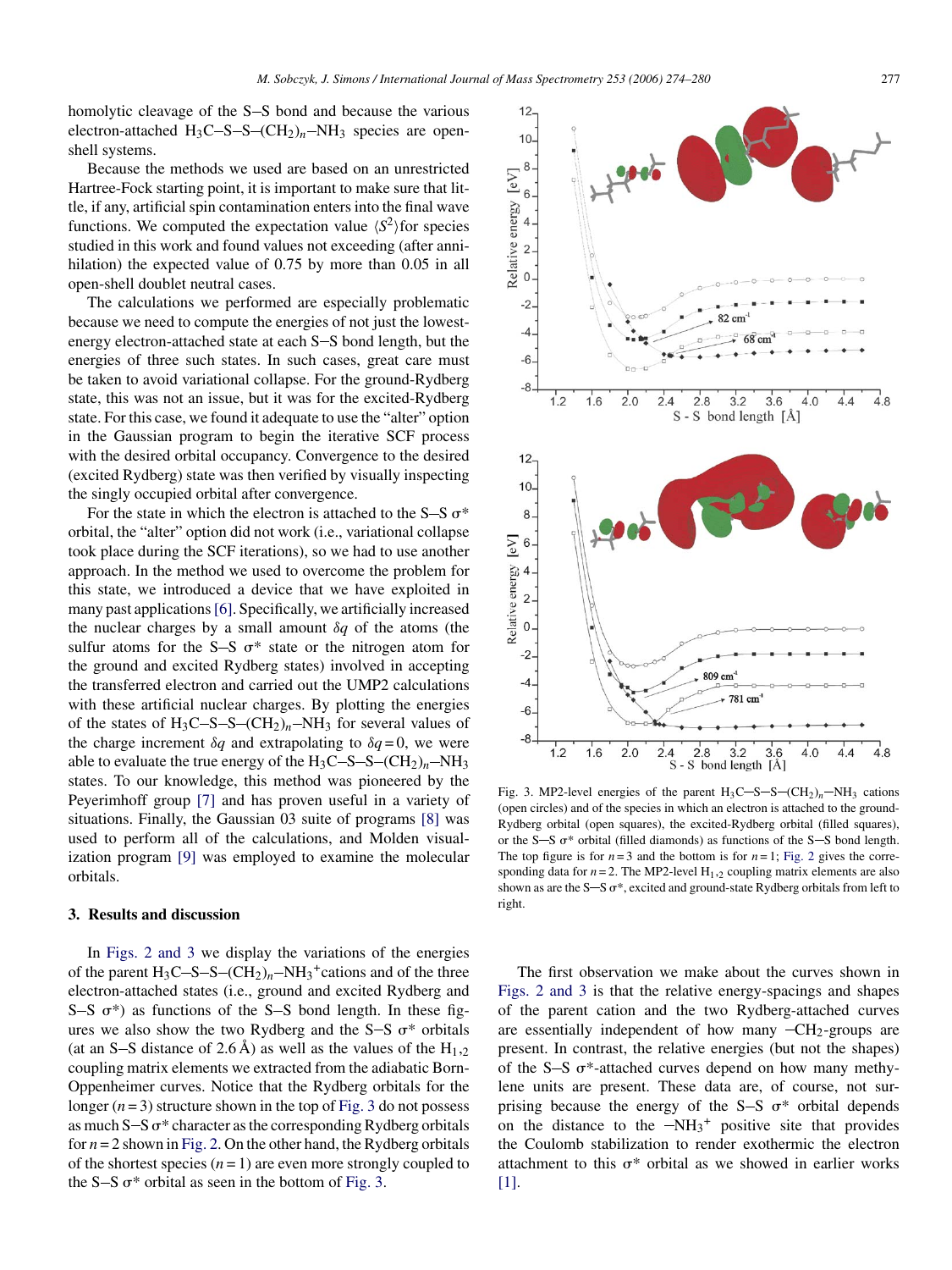<span id="page-4-0"></span>The primary implications of the variation of the  $S-S \sigma^*$  curve with the number of methylene units are that:

- 1. The locations of the crossings of the  $\sigma^*$  and Rydberg curves evolve to larger *R*-values as the number of methylene units increases, and
- 2. The magnitudes of the  $H_{1,2}$  matrix elements (for both ground and excited Rydberg states coupling to the  $\sigma^*$  state) decrease as the number of methylene units increases. Consistent with the latter observation is the fact that the adiabatic Born-Oppenheimer states contain larger admixtures of the Rydberg and S-S  $\sigma^*$  orbitals for the system containing only one methylene unit than for the other two systems. This can be seen by examining the adiabatic molecular orbitals shown in [Figs. 2 and 3](#page-1-0) for the three model molecules. Another way to view the trend in where the crossings occur is that, as the number of methylene units increases, that Rydberg state which undergoes a crossing with the S-S  $\sigma^*$  state near the Rydberg's minimum will be a higher and higher energy Rydberg state.

Having extracted the  $H_{1,2}$  matrix elements from our UMP2level adiabatic Born–Oppenheimer curves, we decided to see whether they varied in the expected [\[10\]](#page-6-0) exponential manner with the distance between the two sites between which the electron migrates. Therefore, in Fig. 4 we show plots of the  $H_{1,2}$  data for the ground-Rydberg to  $S-S$   $\sigma^*$  and excited-Rydberg to  $S-S$  $\sigma^*$  electron transfer events. Because, as one sees in [Figs. 2 and 3,](#page-1-0) the Rydberg orbitals are quite delocalized, it is difficult to define a unique distance parameter  $(R)$  to employ in plotting the ln  $H_{1,2}$ data. We have chosen to use the distance between the mid-point of the  $S-S$  bond and the centroid [\[11\]](#page-6-0) of the (ground or excited) Rydberg orbital as the variable *R* plotted on the horizontal axis of Fig. 4. We estimated the uncertainties in the  $H_{1,2}$  matrix elements resulting from our limited ability to identify the precise S-S bond length at which the two adiabatic curves have their minimum spacing to be  $50 \text{ cm}^{-1}$ , and error bars based on this estimate are shown in Fig. 4.

It appears that the through-bond electron transfer couplings  $H_{1,2}$  do indeed fit the expected exponential form. Linear fits to our  $H_{1,2}$  data produce equations of the form  $\ln H_{1,2} = 14.33 - 1.18R$  for the ground Rydberg state and ln H<sub>1,2</sub> = 12.18 – 0.68*R* for the excited Rydberg state, with *R* in Å. Extrapolating these fits to an  $n = 4$  model compound having one more methylene unit gives predicted  $H_{1,2}$  values of 5 cm<sup>-1</sup>



Fig. 4. Variation of the  $H_{1,2}$  coupling matrix elements as functions of the distance  $R$  between the mid-point of the  $S-S$  bond and the centroid of the Rydberg orbital (ground or excited) for the ground (left) and excited (right) Rydberg state coupling to the S-S  $\sigma^*$  state. The error bars indicate 50 cm<sup>-1</sup> uncertainty in the values of the  $H_{1,2}$  elements. The open square symbols show the value of  $\ln H_{1,2}$  obtained by extrapolation to a compound containing 4 methylene units.

for the ground Rydberg state and  $14 \text{ cm}^{-1}$  for the excited Rydberg state. It is impossible to accept these two estimates as being quantitatively accurate, given our suggested  $50 \text{ cm}^{-1}$  errors in evaluating the calculated  $H_{1,2}$  data. However, the observed nearly exponential decay of the  $H_{1,2}$  data suggest that the  $n = 4$  $H<sub>1,2</sub>$  values should be ca. an order of magnitude smaller than those for  $n = 3$ .

Having these matrix elements in hand, we also computed the rates at which electron transfer is expected to occur between the ground or excited Rydberg state and the  $S-S \sigma^*$ -attached state for  $n = 1, 2$ , and 3. In Table 1, we present these rates, which have been computed as in Ref. [\[1a\]](#page-6-0) and as briefly summarized below.

The rates shown in Table 1 were computed by multiplying the frequency  $\nu$  of vibration of the S-S bond (we computed this to be 562 cm<sup>-1</sup> or ca.  $2 \times 10^{13}$  s<sup>-1</sup>) by the thermal probability  $p$  that the S-S bond's vibration is sufficiently excited to access the (ground or excited) Rydberg- $\sigma^*$  crossing point and by the probability *P* that a surface hop will occur from the Rydberg state to the S-S  $\sigma^*$ -attached state.

The probability that the  $S-S$  bond is in vibrational level v is  $\exp(-h\nu(\nu+1/2)/kT)/q_{\text{vib}}$ , where  $q_{\text{vib}}$  is the vibrational partition function for this mode: *q*vib = exp(−*h*ν/*2kT*)/  $(1 - \exp(-h\nu/kT))$ . The probability *p* that the S–S vibration is in

Table 1

Rates of intra-molecular through-bond electron transfer for three model compounds and two Rydberg states  $(s^{-1})$  and hopping and thermal probabilities

| Species                       | Coupled states                    | Rate $(s^{-1})$      | Hopping <sup>a</sup> probability $P$ | Thermal <sup>b</sup> probability $p$ |
|-------------------------------|-----------------------------------|----------------------|--------------------------------------|--------------------------------------|
| $H_3C-SS-CH_2-NH_3$           | Ground Rydberg and SS $\sigma^*$  | $9.8 \times 10^{10}$ | 0.45                                 | $1.3 \times 10^{-2}$                 |
| $H_3C-SS-CH_2-NH_3$           | Excited Rydberg and SS $\sigma^*$ | $1.1 \times 10^{6}$  | 0.61                                 | $1.0 \times 10^{-7}$                 |
| $H_3C-SS-CH_2-CH_2-NH_3$      | Ground Rydberg and SS $\sigma^*$  | $1.1 \times 10^{4}$  | 0.13                                 | $5.2 \times 10^{-9}$                 |
| $H_3C-SS-CH_2-CH_2-NH_3$      | Excited Rydberg and SS $\sigma^*$ | $7.9 \times 10^{11}$ | 0.51                                 | $9.2 \times 10^{-2}$                 |
| $H_3C-SS-CH_2-CH_2-CH_2-NH_3$ | Ground Rydberg and SS $\sigma^*$  | $2.2 \times 10^{-7}$ | 0.004                                | $3.2 \times 10^{-18}$                |
| $H_3C-SS-CH_2-CH_2-CH_2-NH_3$ | Excited Rydberg and SS $\sigma^*$ | $3.1 \times 10^{11}$ | 0.054                                | $3.4 \times 10^{-1}$                 |

 $a$  Defined in Eq.  $(2)$ .

<sup>b</sup> Defined in Eq. [\(1\)](#page-5-0) and evaluated for  $T = 300$  K.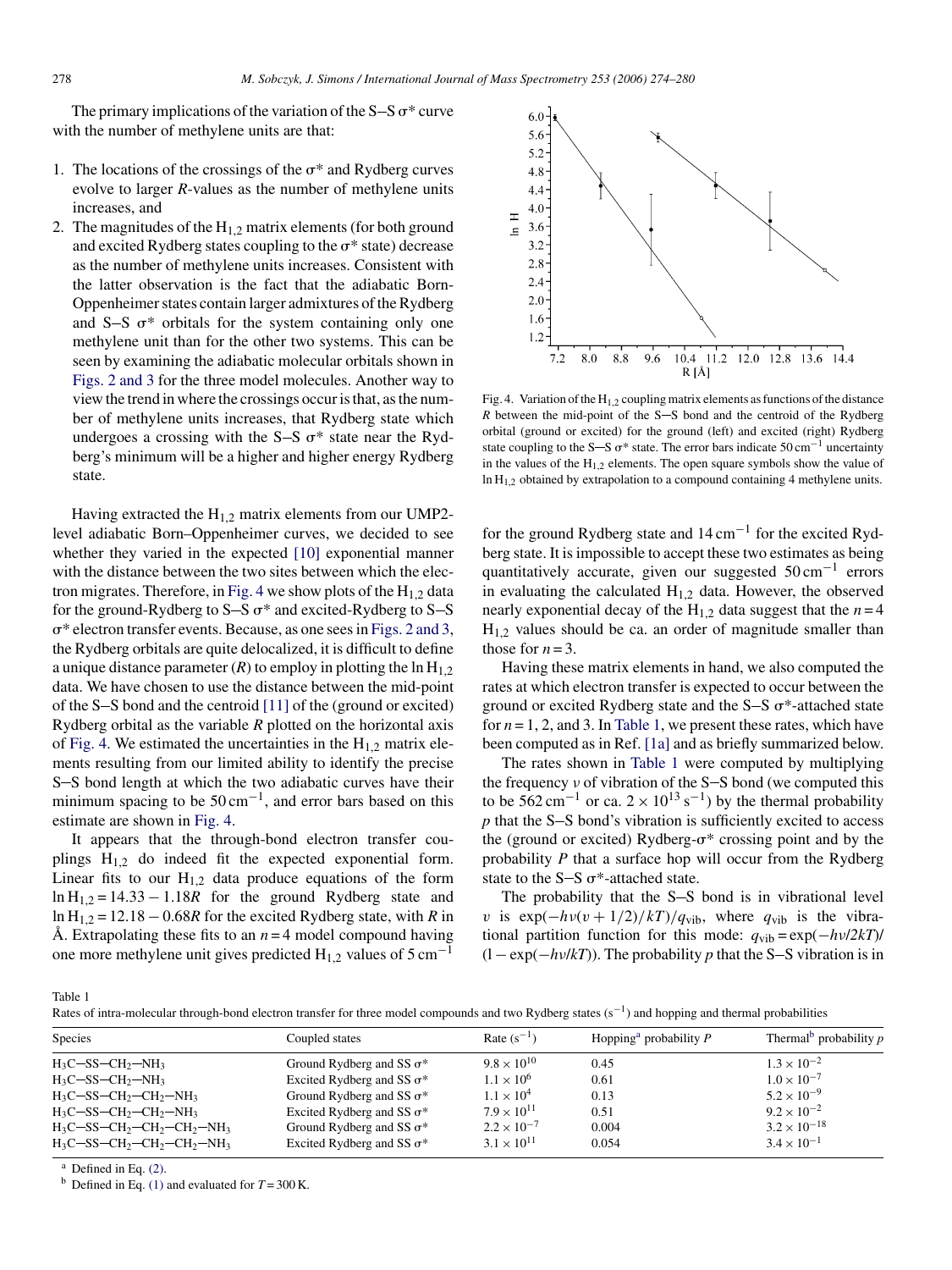<span id="page-5-0"></span>or above the lowest level v∗ whose motion accesses the crossing point can be computed as

$$
p = \sum_{v^*}^{\infty} \exp\frac{(-h v(v + 1/2)/kT)}{q_{\text{vib}}} = \exp\left(\frac{-h v v^*}{kT}\right)
$$
(1)

Alternatively, hνv∗ gives the minimum energy *E*\* (above zeropoint) needed to access the crossing point, and *p* can be expressed as *p* = exp(−*E*\*/*kT*). To gain a feeling for how this factor affects the electron transfer rate, we can use our computed harmonic S-S vibrational frequency  $(562 \text{ cm}^{-1})$  and note that at 300 K, *kT* corresponds to  $0.59$  kcal mol<sup>-1</sup> or  $208$  cm<sup>-1</sup> to evaluate the factor exp( $-h\nu v * /kT$ ) as 0.067 for  $v* = 1$  and  $9 \times 10^{-8}$  for v∗ = 6. These thermal probability factors (for *T* = 300 K) appropriate to the curve crossings shown in [Figs. 2 and 3](#page-1-0) are given in [Table 1.](#page-4-0)

The surface hopping probabilities *P* were computed using Landau–Zener (LZ) theory as

$$
P = 1 - \exp\left[\frac{-2\pi H_{1,2}^2}{(\hbar v \delta F)}\right],\tag{2}
$$

where  $H_{1,2}$  is the coupling matrix element,  $\delta F$  is the difference in slopes for the (ground or excited) Rydberg and  $\sigma^*$  curves at their crossing and  $v$  is the speed at which the S-S bond moves through the crossing point. The speeds  $\nu$  have been estimated as follows. We know the frequency  $\nu$  of the S-S vibration and, for any vibrational level  $v$ , we can evaluate the left and right turning points for this bond's oscillatory motion. Using twice the distance between the left and right turning points times the frequency ν, we can estimate the (average) speed at which the S-S bond is moving  $[12]$ .

For the model compounds with 1 or 2 methylene units, the hopping probabilities evaluated using Eq. (2) are substantial fractions of unity (e.g., 0.13–0.61), which means that not too many S-S vibrational periods are needed to effect electron transfer (as long as the S-S bond is sufficiently excited to access the crossing point which is what the thermal probability *p* measures). Moreover, for both of these model compounds, either the ground or excited Rydberg state crosses the  $\sigma^*$  state at a geometry with a favorable thermal probability factor (*P*-see [Table 1\).](#page-4-0) As a result, the Rydberg-to- $\sigma^*$  electron transfer rates are ca.  $10^{11}$ – $10^{12}$  s<sup>-1</sup> for the  $n = 1$  and 2 compounds.

For the compound with three methylene units, the hopping probabilities are  $0.004$  and  $0.054$  (because the  $H<sub>1,2</sub>$  elements are 4–5 times smaller than for the  $n = 2$  case). Moreover, only the excited Rydberg state accesses the crossing with the  $\sigma^*$  state at a geometry with a favorable thermal probability factor. Nevertheless, the electron transfer rate for this compound (ca.  $10^{11}$  s<sup>-1</sup> for the excited Rydberg state) are similar to those for  $n = 1$  and 2 (see [Table 1\).](#page-4-0)

What do these findings suggest will occur more generally? We expect that for any number of methylene units (i.e, any distance between the S-S bond and the  $-NH_3^+$  site), there will be one or more Rydberg state for which the crossing with the  $\sigma^*$ state occurs in the thermally vibrationally accessible region. For this state, the rate of electron transfer will be governed primarily by the  $H_{1,2}^2$  factor entering into the surface hopping probability factor. Moreover, once distances greater than those appearing in the  $n = 3$  case studied here are appropriate, these surface hopping probabilities can be approximated by the linearized version of Eq. (2):

$$
P = \frac{2\pi H_{1,2}^2}{(\hbar v \delta F)}.
$$
\n(3)

This suggests then that the rates will scale with  $H_1^2$ , as expected and can be estimated by multiplying the probability given in Eq.  $(3)$  by the rate of vibration of the S-S bond (i.e., assuming the thermal probability factor *p* is near unity).

#### **4. Summary**

The primary conclusions of this work are that:

- 1. Subsequent to electron attachment (via either electron transfer from an anion in a collision or by attachment of a free electron) to a positively charged amine  $-NH_3^+$  site, through-bond electron transfer to an  $S-S$   $\sigma^*$  orbital can occur. Although we have only examined transfer through methylene units to date, we intend to examine other through-bond transfers (e.g., involving peptide bond linkages) in future efforts.
- 2. The rate of the through-bond transfer is ca.  $10^{11}$  s<sup>-1</sup> for compounds with as many as three methylene units, and thus only a few to a hundred S-S bond vibrations are needed to effect transfer.
- 3. If the  $-NH_3$ <sup>+</sup> site is close enough to render exothermic the electron attachment to the S-S  $\sigma^*$  orbital (ca. 14 Å or closer), there will exist a  $-NH_3^+$  site Rydberg state (ground or excited) whose energy profile will cross that of the  $S-S$  $\sigma^*$  anion near the equilibrium S-S bond length of the parent cation.
- 4. Electron transfer from this Rydberg state to the  $S-S \sigma^*$  orbital will be governed by the surface-hopping probability (Eqs. (2) and (3)) which, in turn, depends quadratically on the Hamiltonian coupling elements  $H_{1,2}$  determined for three model compounds in this work.
- 5. The magnitude of the  $H_{1,2}$  element is found to decay exponentially with the distance  $R$  between the  $S-S$  bond midpoint and the centroid of the Rydberg orbital from which the electron is transferred. The functional form of this dependence was determined to be  $\ln H_{1,2} = 14.33 - 1.18R$  for the ground Rydberg state and  $\ln H_{1,2} = 12.18 - 0.68R$  for the excited Rydberg state, with  $R$  in  $\dot{A}$ .

In summary, the results obtained on the model systems studied here suggest a mechanism for S-S bond cleavage in which

- a. An electron is captured into a high Rydberg state of a protonated amine site;
- b. relaxation (radiationless or radiative) to lower Rydberg states follows until;
- c. a critical Rydberg state is reached (that whose potential surface is crossed by the  $S-S \sigma^*$  state near the Rydberg state's minimum);